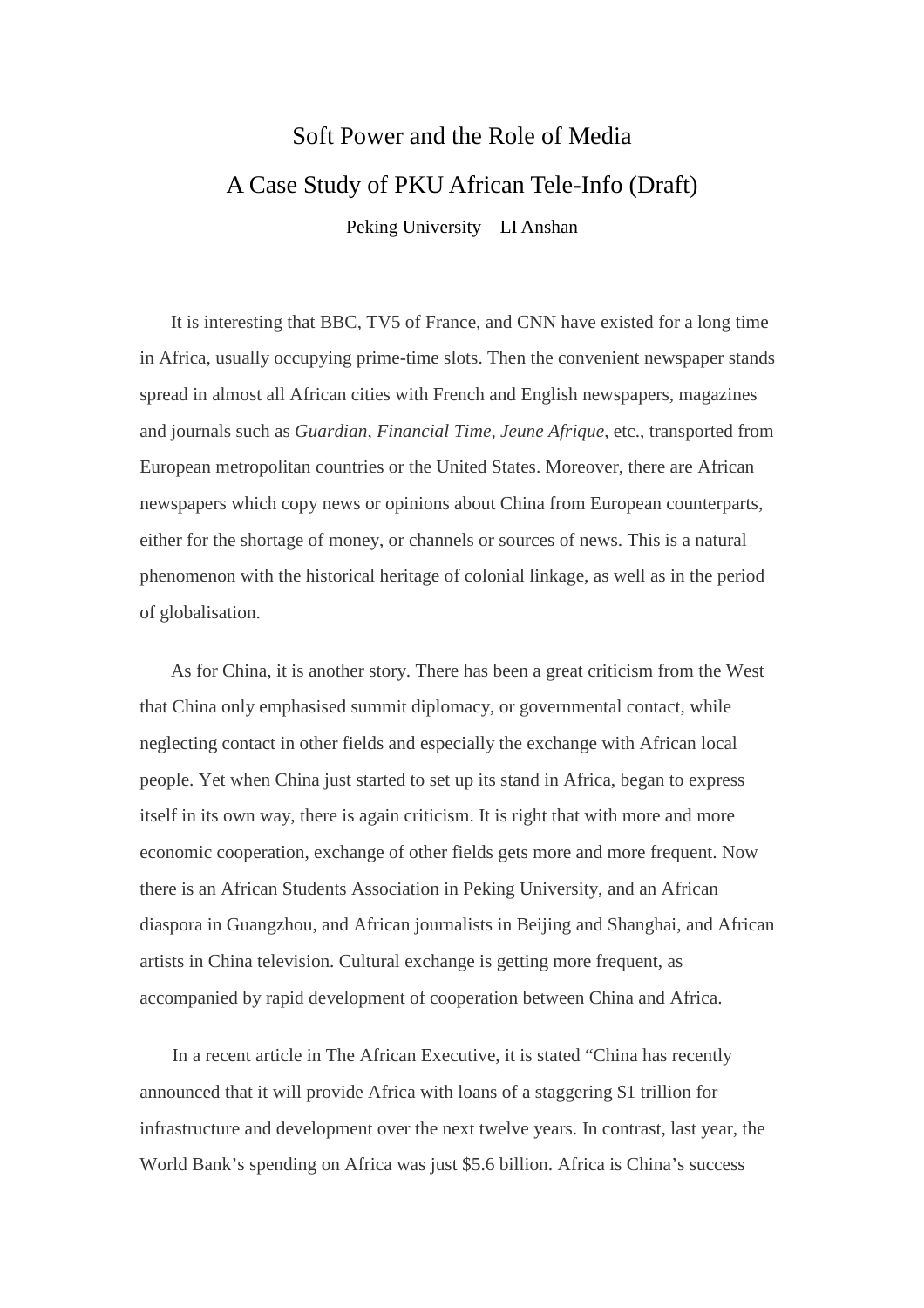story: whereas, the Americans bring drones and economic destabilisation to Africa, the Chinese bring roads, bridges and dams."1 Does this statement indicate a comparison of soft power between the United States and China? The answer is definitely yes if we use what is described in *Chinese Soft Power and Its Implications for the United States*, a CSIS report in 2009.

This article is divided into three parts, an analysis of the rationale and critique of the concept of "soft power", an exploration of advantages and disadvantages of China in Africa, and a case study of PKU African Tele-Info, followed by a conclusion which argues that the role of media is neither devil nor angel.

### **Soft Power: Rationale and Critique**

"Soft power" was a concept came out of a criticism of Paul Kennedy's *Rise and Decline of the Great Powers* published in 1988. In his book, Paul Kennedy claimed that although the United States had most advanced science and technology, unmatched military power and biggest capital and markets, yet it was challenged by new rivals with larger savings, more engineers and big ambitions. As a result, the world would be replaced by a multi-polar one in which the U.S. was first among equals but not necessarily supreme.

In order to counter Paul Kennedy's "America's declining" argument, which indicates the United States' position in the world is weakening, and persuade nearly half of Americans who believed that America was in decline, Joseph Nye used a new expression of "soft power" to describe what the United States was unique. It is emphasized that the United States also has its soft power of ideological and institutional resources to preserve its lead in the world, besides the traditional hard power resources.<sup>2</sup> This debate between historian Paul Kennedy and political scientist Joseph Nye is by no means new. It has started since 1945 when the United States' power was at its peak and is still going on till today. But the expression of "soft

 1 Garikai Chengu, "African's New Struggle against Financial Imperialism", The African Executive, 15-22 January, 2014 2 1990. Article and work, Bound to;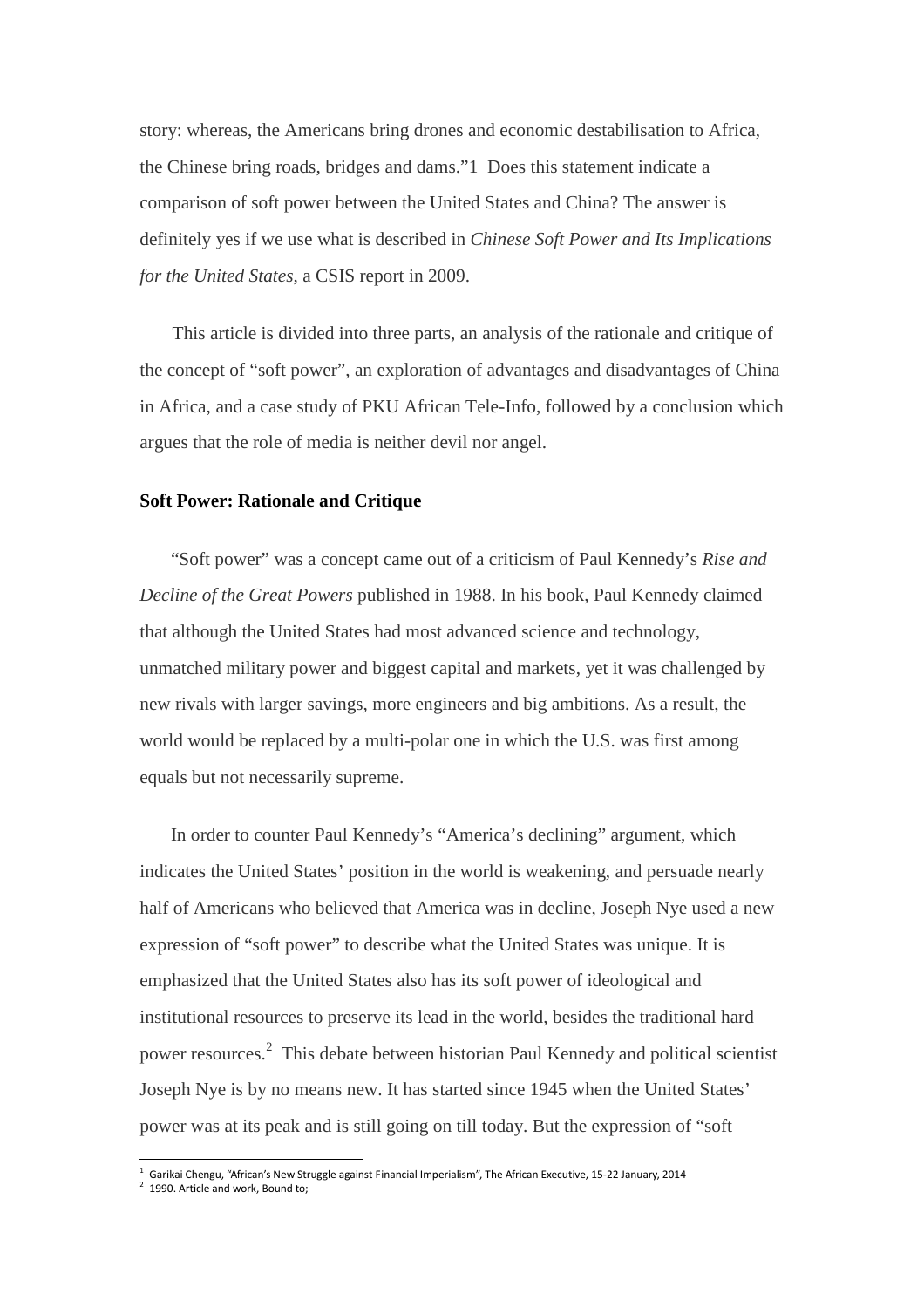power" began to prevail all over the world.<sup>3</sup> Therefore, "Soft power" is an expression related to international relations and only meaningful in international politics.

In a CSIS report entitled *Chinese Soft Power and Its Implications for the United States*, the author listed various aspects of China's soft power in Africa, while the recommendation for the American government is triple. The first is to encourage the United States should have more economic engagement and infrastructure in Africa as China and other countries do. The second is that the American government should ratchet down its rhetoric on democracy promotion and to strengthen governance and civil society in Africa. The third is to do more to engage collaborative efforts with China and other parties as well in Africa. $4$  All these policy recommendations already indicate that China's presence in Africa, including its thinking and practice, had a great impact on American strategy regarding Africa. In other term, the so-called "China's soft power" has had some impact not only in Africa, but also on thinking and policy-making in the United States.<sup>5</sup> Yet, with its conventional perspective and hegemonic tendency, the United States continues its policy which resulted in various negative feedbacks.<sup>6</sup>

The Chinese government first adopted this expression in 2007 in the political report of the  $17<sup>th</sup>$  National Congress of Chinese Communist Party by adding "cultural" before it, thus "文化软实力" (cultural soft power), to indicate the influence of culture, implying a kind of promotion in public diplomacy which has become an important tool in the creation of a positive image of China abroad.<sup>7</sup> Later, it is introduced into various government documents and many articles are published on the issue. Although the "cultural soft power" or "soft power" has become very popular in China, yet I am opposed to the usage of the expression by the Chinese government. First, the word 'power' itself used in the context of international relations has

l

<sup>&</sup>lt;sup>3</sup> Reappraisal

<sup>&</sup>lt;sup>4</sup> Jennifer Cooke, "China's Soft Power", in Carola McGiffert, *Chinese Soft Power and Its Implications for the United States*, 2009, CSIS, pp.27-44.

<sup>&</sup>lt;sup>5</sup> Two dada, Ibid; Yan Hairong and Barry Sautman, field report on the issue??.

<sup>&</sup>lt;sup>6</sup> Harvard's professor's criticism; Kenya's condemn few days ago, etc.<br><sup>7</sup>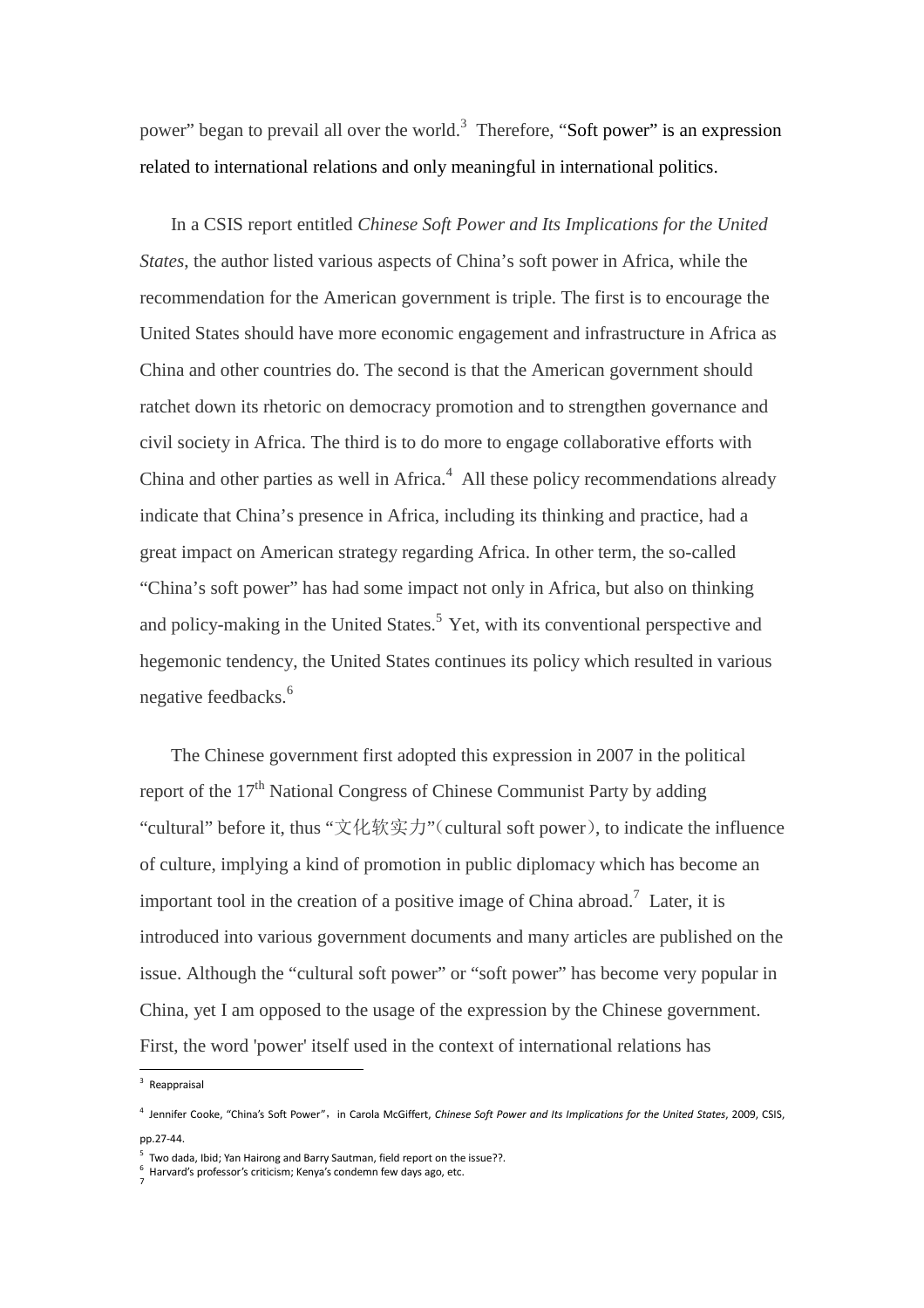definitely an implication of militancy, dominance, threat, pressure, coerce, violence, control, etc.This does not quite fit China's traditional philosophy of peace under the heaven, modern principle of peaceful co-existence and contemporary search for "peaceful rise". Even the word "rise" so alarmed the Chinese leaders after the reaction from the West which exaggerated the "China's threat" by quoting the "rise" in the expression of "peaceful rise" that they decided to stop the use of the term and chose the concept of "peaceful development". Secondly, Joseph Nye developed this concept at a time when there is a doubt or even belief that the U.S. military power, that is the hard power, is comparatively declining. It is an imperative for the U.S., a superpower, to find another kind of power to exert its influence, thus to define and develop the ability to attract and co-opt rather than coerce, using force or money as a means of persuasion. It is natural for this hegemonic power which is used to dominating the world with force to justify its continuous control of the world by other means. Yet China is pursuing a policy of peaceful rise and calls for the building of a harmonious world. To use the concept of 'soft power' would be contradictory to its principle. What is more, to encourage or seek 'soft power' may scare away the old friends of developing countries, especially those small and weak nations.

## **China in Africa: Advantage and Disadvantage**

In terms of China in Africa, there are advantages and disadvantages. China has benefited from several factors in its relations with Africa, compared with other countries. The first is a long history of contact. China-Africa relations have a long history. <sup>8</sup>As early as (Sun and Leyden's article) the Han Dynasty (202B.C.-220A.D.), there was business contact between the two. Later, Zhen He's fleet also visited African continent during the Ming Dynasty (1368-1644), much earlier than the Europeans.<sup>9</sup> Secondly, there is a similar experience of exploitation by the West. China can understand what Africa feels about colonialism because both suffered humiliation from the European powers in modern times. Thirdly, China can provide its

 8 9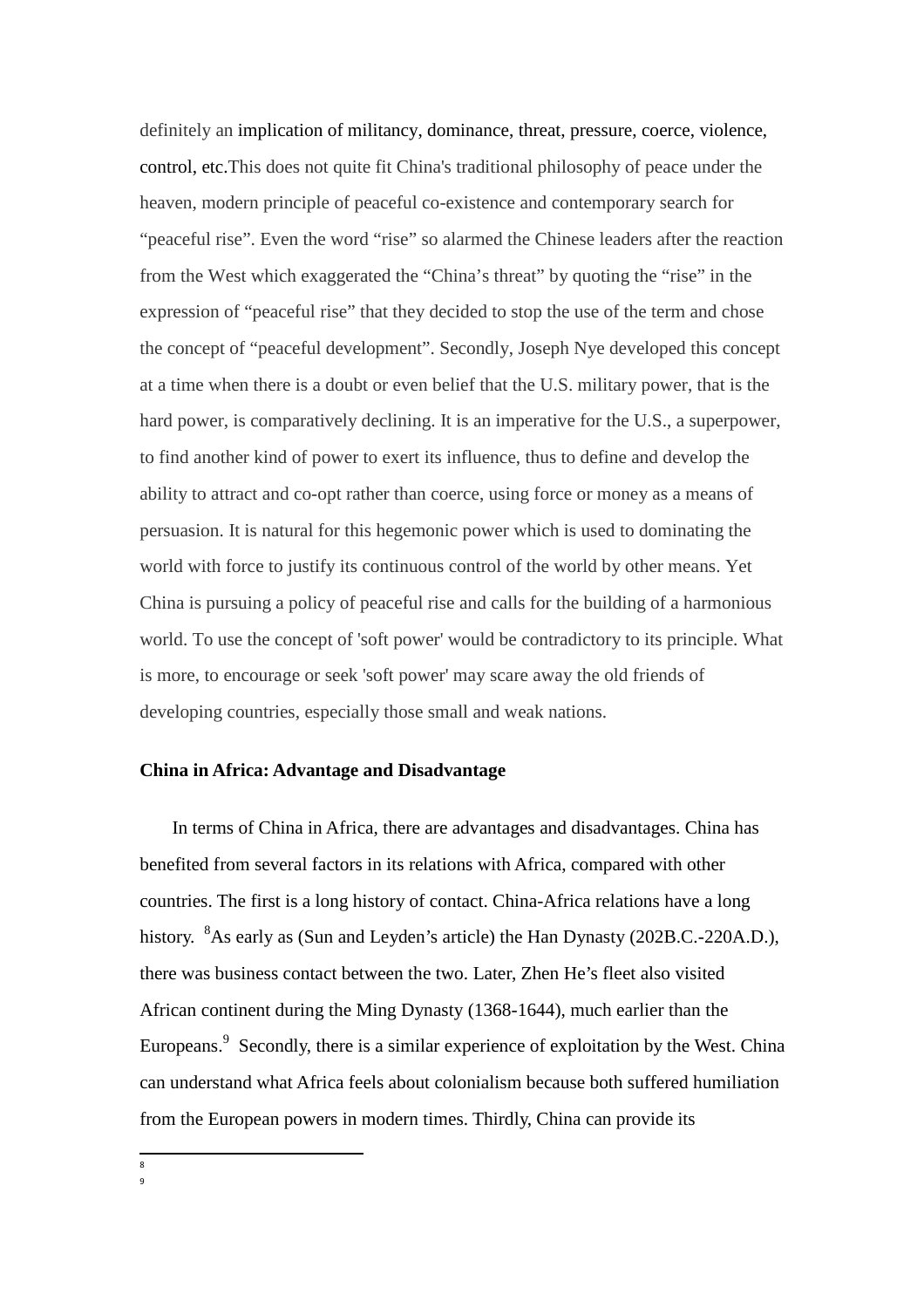experiences in development field since it has progressed recently from the similar position as Africa, and Africa appreciates China's lessons in development, thus comes out a longing for "looking East" in African continent.<sup>10</sup> Fourthly, Africa and China support each other in various world issues in terms of changing the current international system and fright for a just and fair international order, since China and Africa hold a similar position in contemporary world system dominated by the West. Fifthly, China and Africa both respect each other and enjoy a relationship of equality, and both have benefited from the current political and economic cooperation. (Martyn Davies, etc). $^{11}$ 

At the same time, China is in a disadvantageous position in its relations with Africa, compared with other powers, mostly in natural aspects. The first is the demographical factor. For the U.S., about 12 % of its population is of African origin. For Great Britain and France, people of African origin are of 6 or 5 percentage of its population. Even Brazil occupies a much better position than China in this aspect. The second is language. Owing to the colonial heritage, African countries' official languages are mostly of their metropolitans', such as English (22), French (21), Portuguese (5), etc. As members of BRICS, both India and Brazil enjoy this advantage. Chinese language becomes an obstacle in the deals with Africans.

The third is the distance. Looking at the world map, you will find the distance is very long between China and African continent, which becomes another negative factor. However, there is a Chinese saying "A bosom friend afar brings a distant land near". The fourth factor is the lack of mutual knowledge and understanding of culture between China and Africa. During the modern times, there was no opportunity for contact between China and Africa, yet this is the most active time for the European powers in their expansion in Africa. As a result, there is very little knowledge of Africa in China, either for the scholars or for the ordinary people.<sup>12</sup>

 10 11

 $12$  For the study of Africa in China, see LI Anshan, "",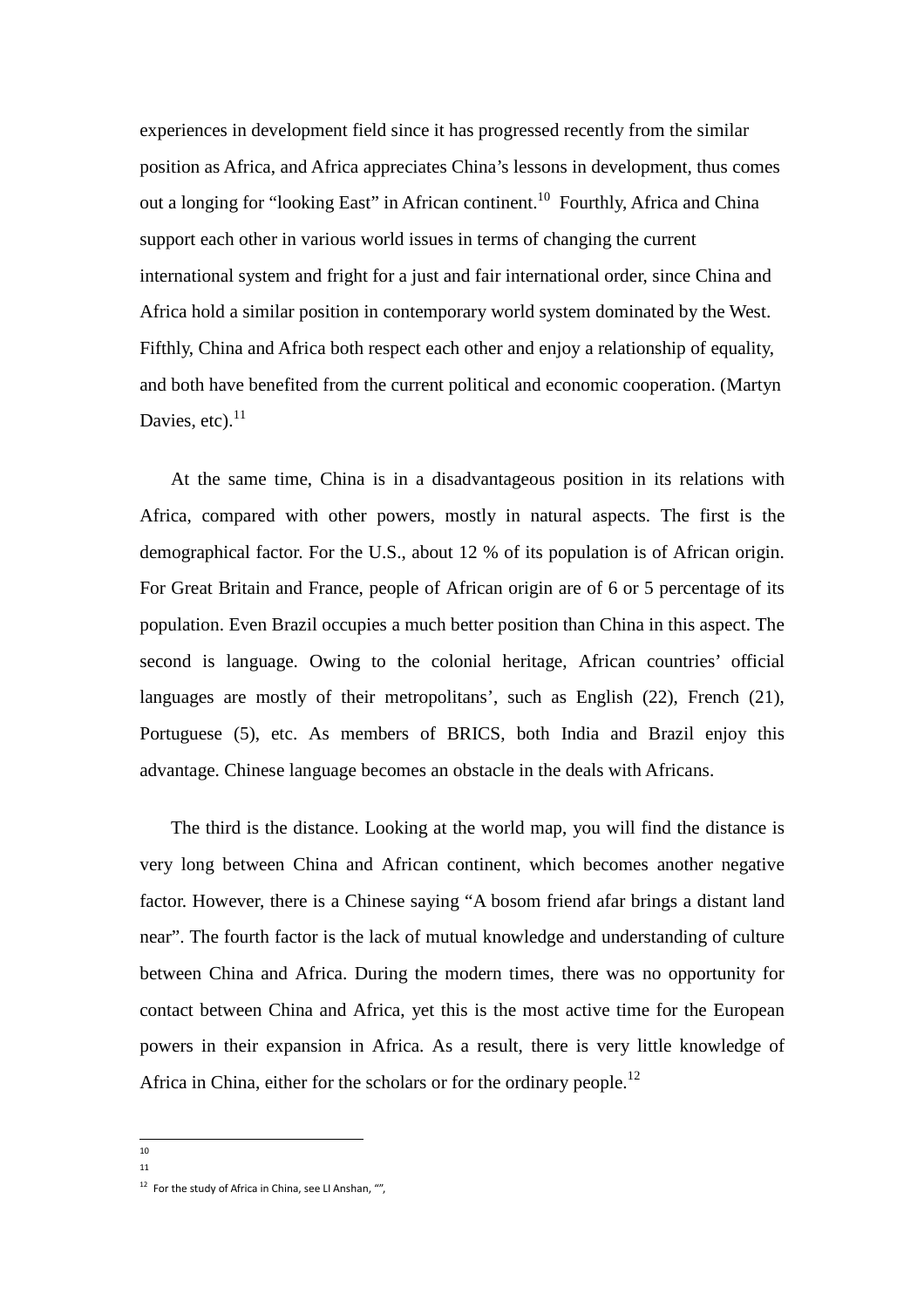The fifth is something also relevant to the present topic, imagined picture, twisted fact or even sinister rumor about China by the West media and the most vicious is rumor. Here is a vivid example. In 2008, during the question-and-answer of my public speech in Nairobi, somebody raised the question, 'Are all the Chinese labourers in Kenya prison laborers?' I was quite surprised. My answer was of course definitely no, since it is almost unthinkable for the Chinese government or companies to use prison labor outside the country. Yet there were news reports about this fabrication. After the study of the pattern of the Chinese labor in African countries, I realised the reason of the misunderstanding of the local African people. The first reason is their appearance. Chinese labourers are mostly peasants who go abroad the first time to make money. They are dressed in their working clothes, and their expressions are usually less figurative. The second concerns segregation. The peasants know very little about the country where they are working, care less about the surroundings, and show no interest in the outside world. What is more, few of them know the local language. Therefore, they have neither the will nor the interest to communicate with the local people. To add to this, the factory is usually in a compound surrounded by fences or other obstacles and the workers seldom go out. The third concerns the workload. Usually the contracted Chinese company works to a very tight schedule since the contract takes much longer time to issue than expected, and the time period for work is not enough. [3] Therefore, the Chinese labourers have to work by three shifts, e.g. every shift works eight hours a day. Yet outside the worksite, the local people only hear the machines running and see the Chinese labourers working. This increases their speculation: those Chinese really are not the same as the other whites, and their look and behaviour are quite unique judging from the standard of the whites they have met. Who are they? They work hard, are dressed in shabby way and are locked in a compound; they must be prisoners. That is the local people's speculation and misunderstanding, and it is natural and understandable.

Yet there is another way of explanation - vicious rumour and groundless accusation as early as 1991, spread through American media by a former American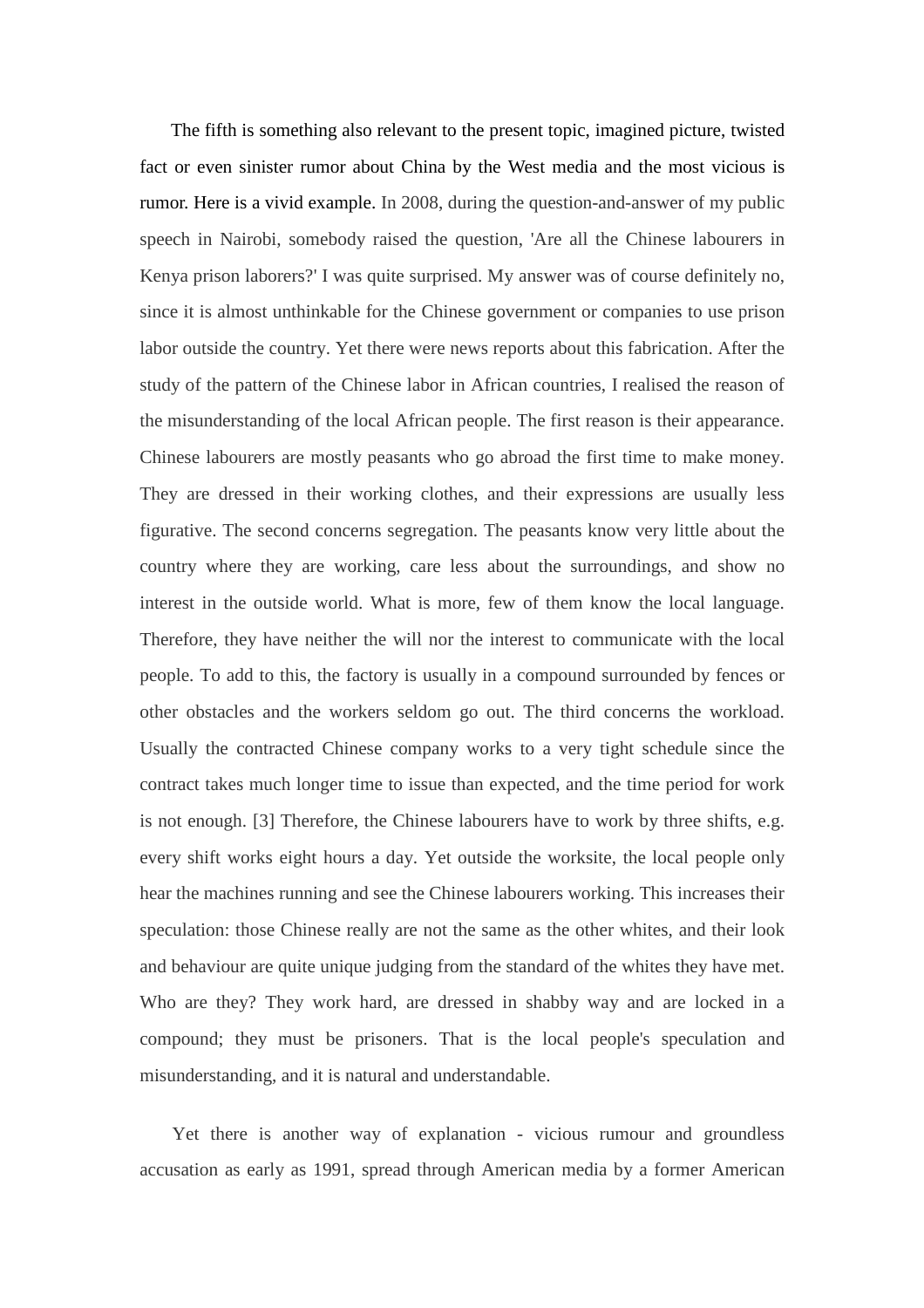official. A letter to the Editor of the New York Times appeared on May 11, 1991, which started the rumor. "The Chinese not only export goods made by prison labor, but they export prison workers too. While living in West Africa a few years ago, I learned of the case of a Chinese construction company building a road in Benin using prison labour. 70 to 75 percent of the construction workers were known to be prisoners. They were laboring on the Dassa-Parakou road in central Benin under a broiling sun and exposed to malaria and other tropical diseases. The company was the Jiangsu Construction Company, which also built a sports stadium in Cotonou, Benin's capital, and won a \$3.5 million contract to build a hospital and mosque in Porto Novo. The company was able to underbid all its competitors by a wide margin because its labor costs were so cheap."<sup>13</sup> Who is the author? The author was the former Deputy Assistant Secretary of State for Human Rights in the Carter Administration. Where did she get the information? Does she have any evidence? If yes, she would definitely indicate as usually required. If not, is this a rumor with vicious intention? I don't want to continue since it is obvious, maybe another footnote of American "soft power".

Owing to the lack of knowledge between China and Africa, especially among the ordinary people, there is a need to improve mutual understanding of basic facts, culture and values, etc. between the both sides. This is one important aspect. With its rapid economic development and problematic image around the world, the Chinese government is eager to balance the international media coverage of Chinese image and this approach is becoming more and more urgent for Beijing's strategy of engagement in Africa. This is another aspect. Thus followed by the increasing efforts to strengthen its cultural presence in Africa, such as the establishment of CCTV branch in Kenya, followed by Xinhua News Agency, People's Daily and China International Radio, etc.

 $\overline{a}$ 

<sup>&</sup>lt;sup>13</sup> Roberta Cohen, "China Has Used Prison Labor in Africa", New York Times, May 11,1991. For a more detailed criticism, see Yan Hairong and Barry Sautman. China Quarterly.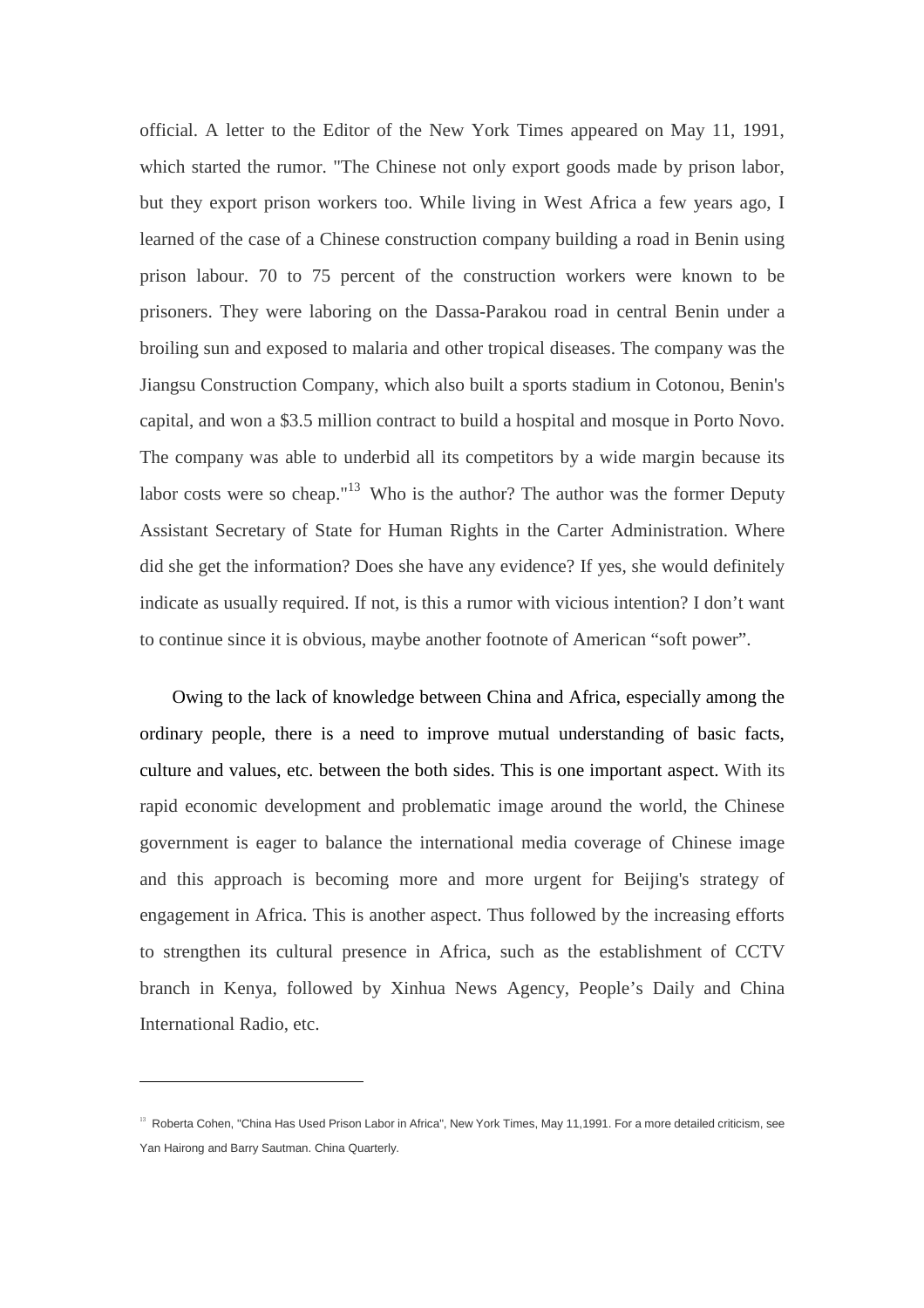### **PKU-African Tele-Info: Principle and Function**

 In order to meet the social need and transmit objectively the information about Africa, to demonstrate the independent stand of the intellectuals and to provide advice to policy making, the Center for African Studies at Peking University decided to launch PKU-African Tele-Info on July 20, 2010. As an electronically transmitted weekly, PKU-African Tele-Info has continuously published weekly, with this readership increasing more and more. Usually issued freely on Tuesday, it has now published 174 issues altogether. It is composed of three parts, Letter to readers (in Chinese), Activities of Center for African Studies at Peking University (in Chinese), and African News. Although African news is always quoted from international media in English (occasionally French), yet it also included some reports in Chinese at first period. In addition, there are occasional reports of important activities in African Studies in China, also in Chinese.

**Readers** As a free distributed electronic news bulletin, it is clear that from the very beginning the purpose of PKU African Tele-Info is to serve the Chinese readers. Yet more and more overseas readers have joined the reader-team, and now there are about 6000 readers in five continents. PKU African Tele-Info is also distributed through different channels, such as IPRCC network in China, CA/AC google email group, etc. The readers are composed of various groups, such as scholars and students who are involved in African studies, government officials who are concerned about what is happening in Africa, businessmen or immigrants who are engaged in African business, or NGO and ordinary people who are interested in African issues, etc. Although most of them of Chinese or those who can read Chinese, yet there are others who are watching what is happening in China-Africa relations or African continent.

**Principle** The principle of PKU African Tele-Info is threefold. First, the bulletin is indented to introduce objectively African situation in general or activities in particular countries, in order to provide some knowledge of Africa and to give an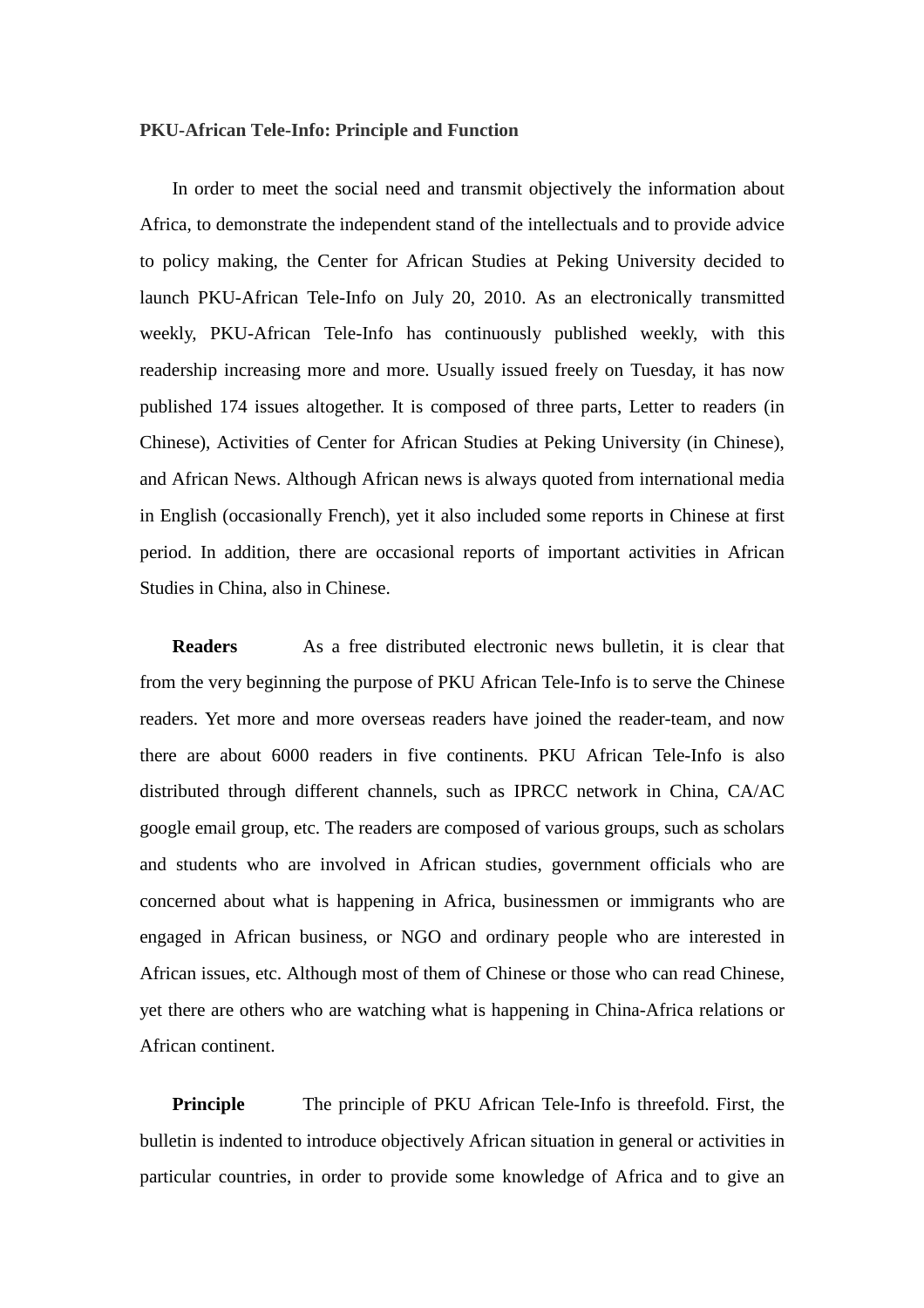objective picture of Africa to both Chinese and other people interested in Africa. There are still some biased views regarding Africa, as well as China-Africa relations, and mutual understanding is very important for both sides. Secondly, to promote African studies in China. Center for African Studies at Peking University takes as its task to improve African studies, thus the bulletin recommends research news, reports, articles or readings about African scholars in Africa, China and the world in order to provide a timely introduction to African studies around the world. Although a lot of things remain to be done, yet it has started to drive to that direction. The third is to contribute ideas and suggestions. The bulletin offers its views on how to look at African situation or Africa's position in world politics by introducing African perspective, and also makes suggestions to the making of China's Africa policies or opinions about understanding of China-Africa relations.

**Source** The main function of PKU African Tele-Info is to provide some information about Africa. How to choose the news becomes a key issue for us. It is understood that the most of the information channels are controlled by several biggest news agencies in the West. Therefore, the bulletin seldom uses reports of big news agencies such as BBC, Reuters and *Financial Times*. Even Xinhua News Agency is not in the list of source. Why? First, these big companies have their own agenda and African news is reported for their own purpose, not Africans' purpose. Secondly, biased reports are inevitable. Just take the reports on the land reform in Zimbabwe for example. Thirdly, people are easy to get access to those big news agencies. Therefore, the source of PKU African Tele-Info is more or less concentrated on African channels, Among 1500 pieces of news, most of them are from African source, such as *Allafrica* (480), *PAMBAZUKA* (35), etc. Intellectual publications are also taken from African think tanks such as *African Executive* (12) by Inter Region Economic Network located in Kenya. There are also news from African local newspapers or net news such as *Daily Nation*, *The East African*, *New Zimbabwe*, *Zimbabwe Star*, *Ghanaweb*, *It New Africa*, *The Star*, etc. We also quote some news from international organizations such as United Nations, regional organizations such as African Union, or African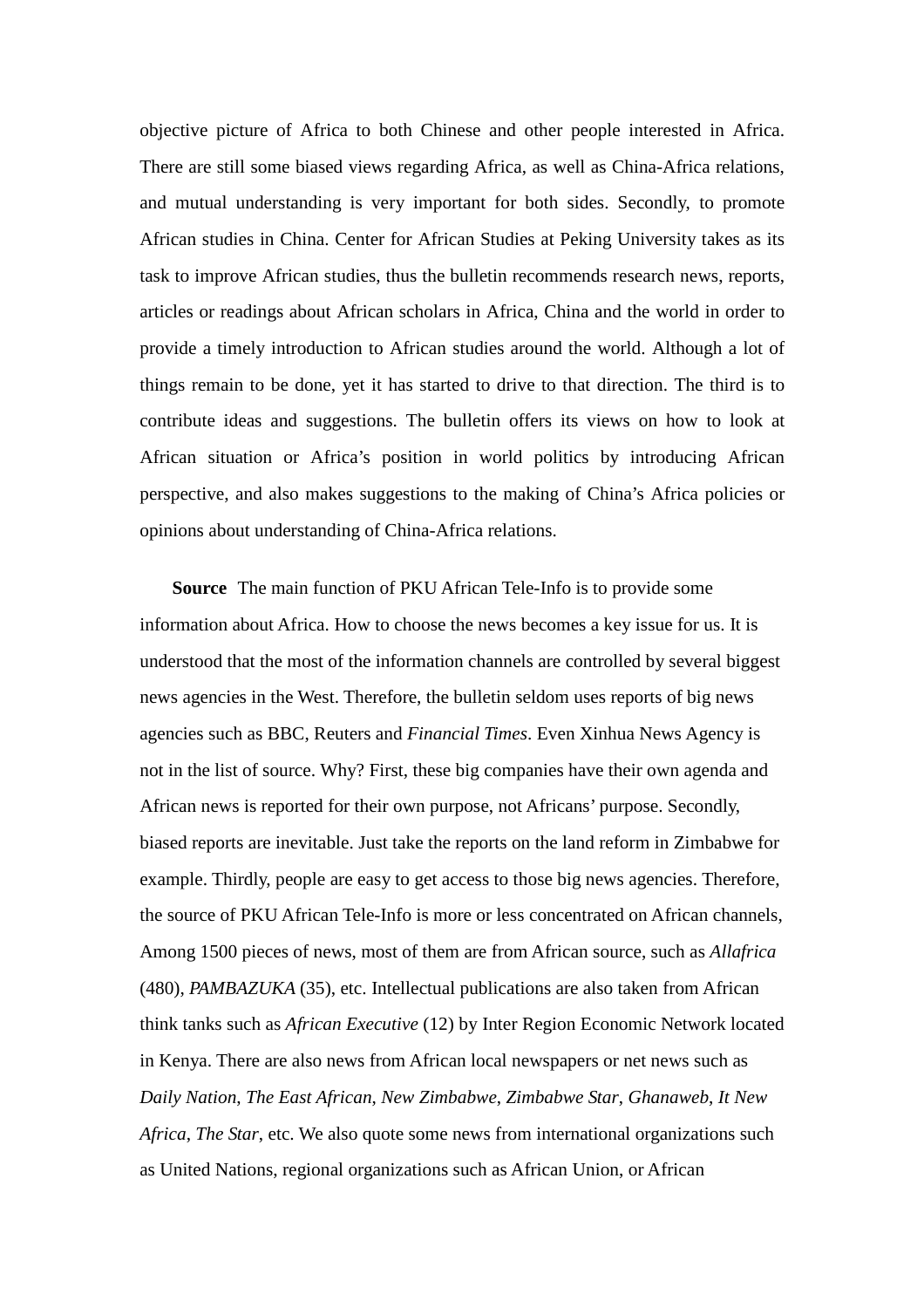governments. In addition, some information is from Africa related media, such as *How we made it in Africa,* established by Maritz Group in April 2010, *The Africa Daily*, an electronic news media, etc. Among about 1500 pieces of news, most of them are taken from foreign media, with a focus on African media.

**Contributions** It is not proper for the editor of the bulletin to make an objective judgment of its contribution. To run the risk of self-promotion, I only want to mention few points. As a weekly news bulletin, the most important contribution of PKU African Tele-Info is to introduce African idea and culture, Africa's views on international politics and its development. African initiative has got momentum in recent years, which is reported in two aspects, the African perspective on development and economic boom in the continent. James Shikwati, the director of Inter Region Economic Network, illustrated his view that China, still a developing country, can offer something for Africa to learn from, "China's economy no valued at \$ 1.33 trillion has surpassed Japan's \$1.28 trillion as the second largest economy in the world after the United States of America. Of interest to Africa is the fact that China, still a largely a developing country, is already a major power in global politics." Africa should take the opportunity to cooperation with China, yet take good care of its own interests. $<sup>14</sup>$  The bulletin also tries to introduce to Chinese academia</sup> African studies in other countries, such as research reports, centers, networks and different channels. In order to promote international cooperation between China and foreign academia, the bulletin also provides information about foreign research institutions and Chinese academic activities.

PKU African Tele-Info tries to offer different opinions regarding African affairs or China-Africa relations and suggestion of China's African policy. For example, the Center for African Studies was the first to condemn the bombing of Libya by the NATO and the voice was expressed in the bulletin.<sup>15</sup> The bulletin also raised the issue of supporting African countries' entry into UN Security Council, and offered the

l

 $14$  PKU AFRICAN TELE-INFO, August 31, 2010.

<sup>15</sup> March 20, March 29.